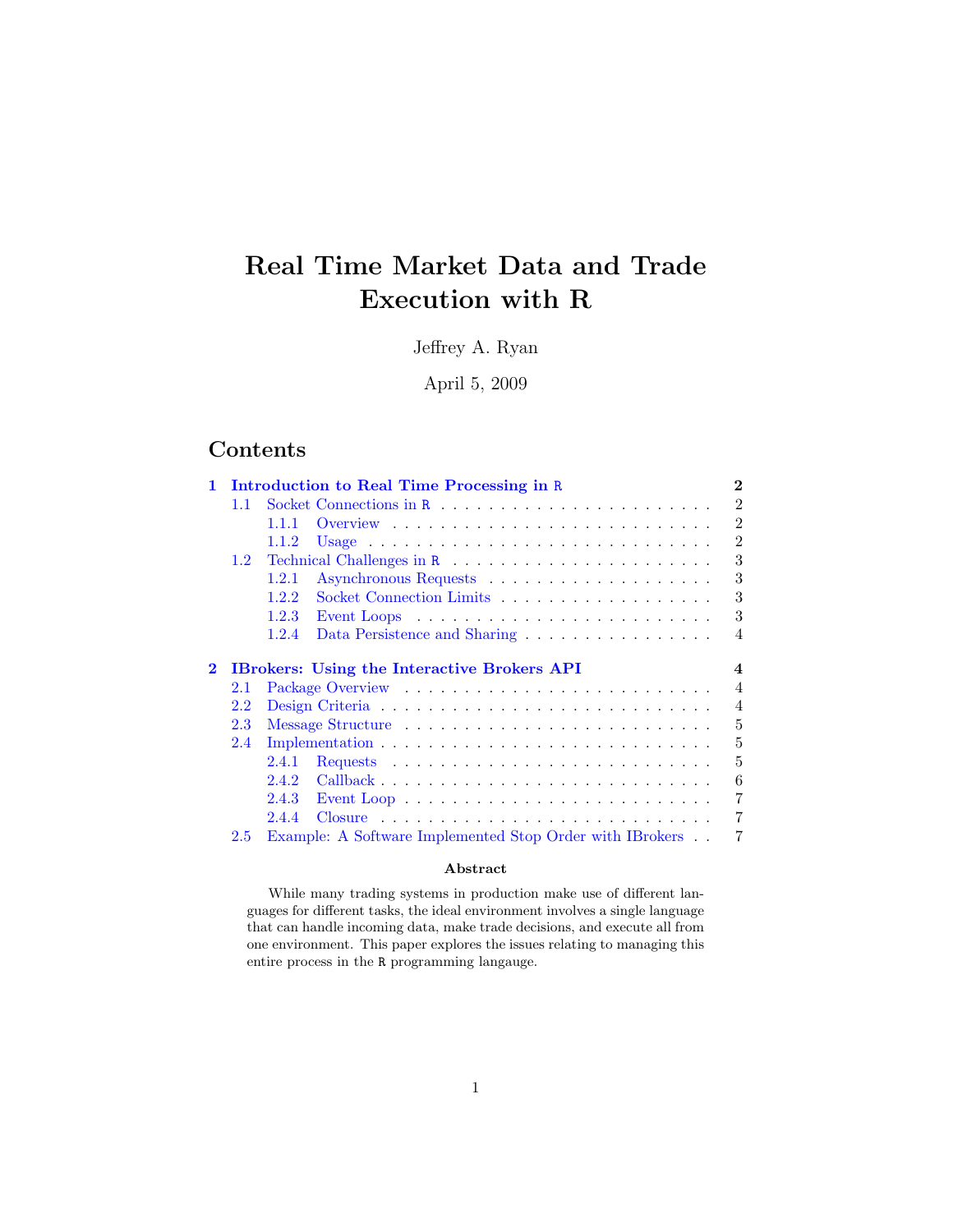# <span id="page-1-0"></span>1 Introduction to Real Time Processing in R

R [\[1\]](#page-6-3) is a statistical programming language based on the S [?] dialect created by Chambers et al at Bell Laboratories.

As a scripting language with a well-developed interpreter it is ideally suited for data exploration as well as rapid programming. More information as to the merits of R for modeling and development can be found in countless papers and books. It is assumed that the reader has already been exposed to the virtues of R, and this paper will focus on extending the prototypical use to managing real-time processing.

While the R language has traditionally been used for data analysis and exploration, as well as pre-trade and post-trade modeling, it can also be used successfully as a platform to manage the entire trade process. This paper will explore the rationale, design, implementation, and limitations of using R for managing algorithmic trading with R. It will conclude with an overview of the open source IBrokers package that interfaces the Interactive Brokers brokerage platform from R.

### <span id="page-1-1"></span>1.1 Socket Connections in R

R provides a small collection of tools to manage socket based connections from within the interactive environment. While most cases involve the opening of a connection, some read or write operation, and a subsequent close, it is necessary to extend this logic to persistent connections to accommodate market data and asynchonous incoming and outgoing messages.

### <span id="page-1-2"></span>1.1.1 Overview

The basic tools in R to manage socket-based connections involve five primary functions, with a susbset of interest including three functions. These are socketConnection, writeBin, and readBin.

The establish a connection the socketConnection function is called. This call returns an R connection object. This connection can be used to send and receive data from sockets. Connection types can be specified using the *open*= argument. Additional details can be found in the respective help pages.

Connections can be either text-based, or binary based, depending on the open argument. The functions used with text connection objects returned by socketConnect are readChar and writeChar. For network connections readBin and *writeBin* are often more appropriate. Byte-ordering is handled by these functions as well.

### <span id="page-1-3"></span>1.1.2 Usage

Cover connecting with socketConnection, the read/write semantics, as well as cross-platform differences. Provide general insight into the process as well as practical consideration with respect to incoming message construction/headers.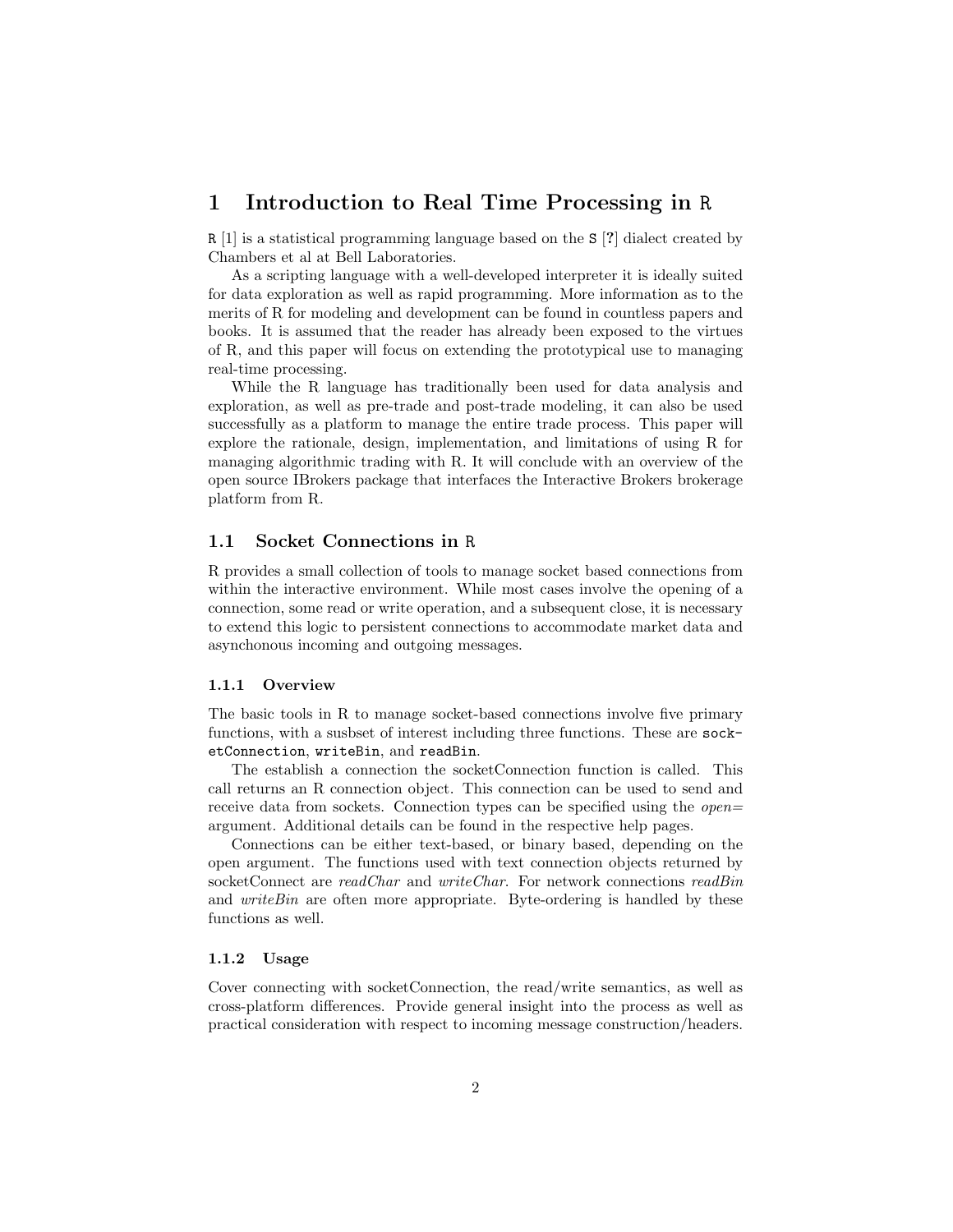## <span id="page-2-0"></span>1.2 Technical Challenges in R

While the idea of using R to process incoming data, apply trade logic, and place orders makes inuitive sense, it is not without technical challenges. These range from the single-threaded nature of R, to the fact that R is interpreted and thus relatively slower than a compiled solution. These challenges will be discussed in the following sections.

#### <span id="page-2-1"></span>1.2.1 Asynchronous Requests

As R is currently single-threaded, and for the foreseable future will remain so, this becomes a major hurdle to implementing an algorithmic solution within R.

The conventional wisdom is that managing asynchronous events within a single thread is difficult at best, or impossible at worst. As with most things, the true answer lies somewhere in the middle.

Most trade decisions are single-threaded by design: e.g. a price target is met and an order is placed. Even trade logic that is not so simple can usually be factored out to something that fits within this action|reaction paradigm.

The key challenge in managing this process within a single process is to be able to manage incoming data external to the trade decision, and have ready access to it when needed.

The limitation of a single-threaded model is that all incoming messages must be able to be handled within the processing constraints of a single R thread. The primary constraint in this process is the need to loop through each distinct message, as each message involves a seperate call or calls to the underlying readBin.

The structure of the incoming message feed, as well as the computational requirements to parse the feed are integral to the upper limit that this solution can provide.

### <span id="page-2-2"></span>1.2.2 Socket Connection Limits

As alluded to above, the primary limitation of managing an event stream in R is that without threads to absord additional messages, all incoming data must be manageable within one process and one main event loop.

This limitation is most severe with high frequency data, specifically streaming market data or limit-order book data. Depending on the structure of the incoming data, each distinct message must be dealt with during one pass through the event loop described below. If messages are grouped into aggregate structures containing many distinct messages internally only one call to readBin will be required, and throughput can be improved dramatically. This is dependent on the incoming feed, either from the provider, or an intermediary process.

#### <span id="page-2-3"></span>1.2.3 Event Loops

The typical way to manage real-time event streams in any language would be to take each message as a distinct unit, process any header information that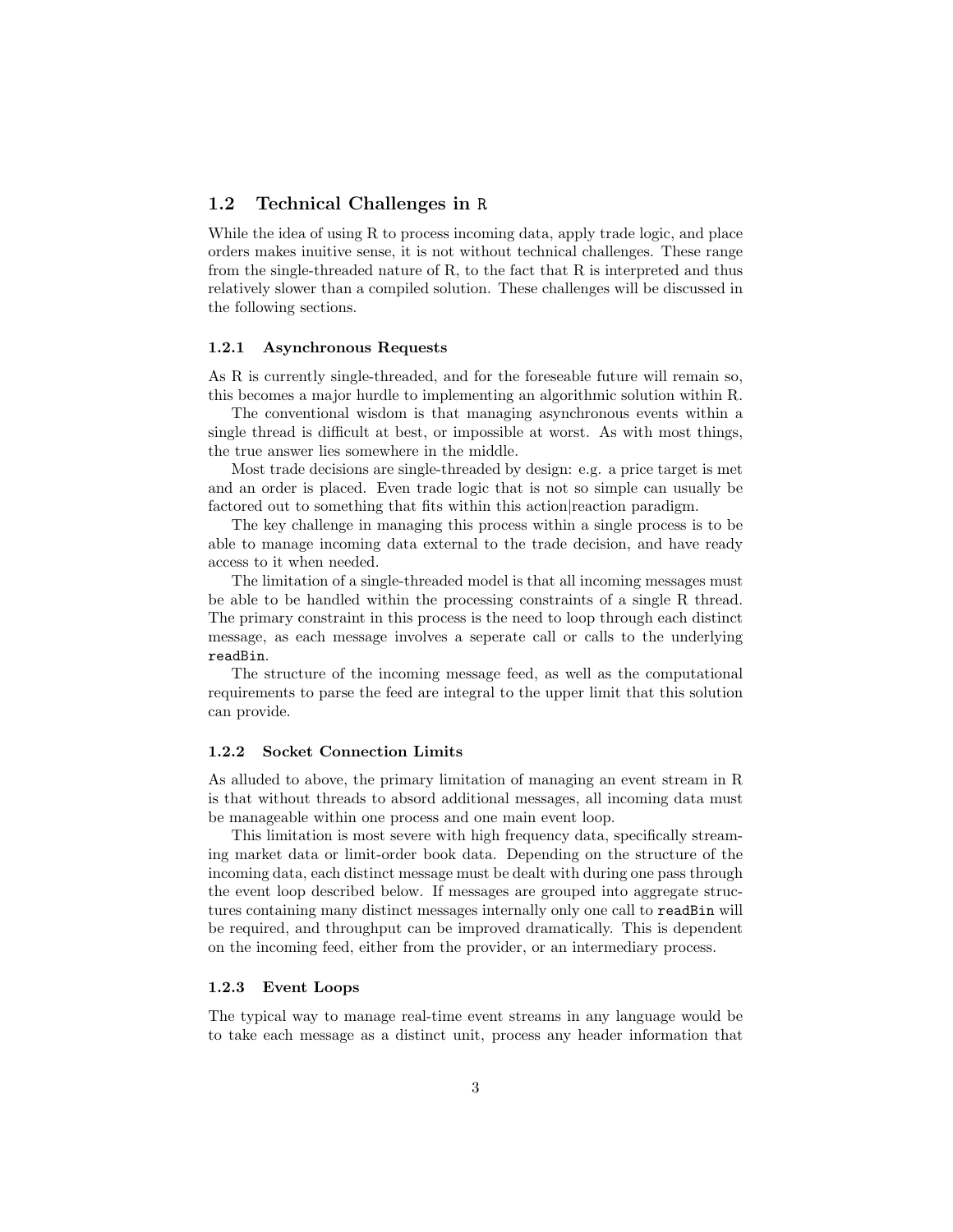is contained, and read the remaining data into memory. From this point the individual logic would be application dependent.

Event streams in R follow this same format, where an infinite loop is constructed using a while loop, and at each iteration a new message is read from the connection. This message is then passed to a processing function that branches based on the message type. Further handling is application specific.

### <span id="page-3-0"></span>1.2.4 Data Persistence and Sharing

The final piece to the puzzle for managing live data in R is the ability to maintain state information. Within the constraints of a single R process and event loop it is imperative to maintain a list of data representing current and possibly recently historical market prices and sizes, as well as a position type information.

One relatively elegant solution in  $R$  is to use environments and closures to be able to manage arbitrary data structures from any part of a process. Data managed in this way is accessible quickly and efficiently from within event handlers.

# <span id="page-3-1"></span>2 IBrokers: Using the Interactive Brokers API

To illustrate the process of using R as an algorithmic trading environment we will examine how the IBrokers package manages the process.

# <span id="page-3-2"></span>2.1 Package Overview

Interactive Brokers is an electronic brokerage platform that is popular among active and algorithmic traders. They provide a platform for individual and institutional clients, as well as a full API to execute orders from a variety of platforms.

The API is of particular interest for algorithmic trading. A supported client toolkit to access this API is provided in Java, C++, and Excel, using sockets and Microsoft DDE infrastructure. Numerous additional interfaces have been built by the community for programming languages ranging from Python and Perl, to Matlab and C. A previously unsupported platform had been R. The IBrokers package by this author is available for no charge from CRAN. This package provides a direct interface to the API via socket connections implemented entirely in R.

In this section we will explore the design objectives of the IBrokers package. We will also examine the API implementation details within the context of using R for managing real-time data.

## <span id="page-3-3"></span>2.2 Design Criteria

The primary design requirement of IBrokers was to allow for rapid prototyping of trading ideas from within R, as well as implementation of R-based trade logic, using Interactive Brokers as both a data feed and execution platform. This has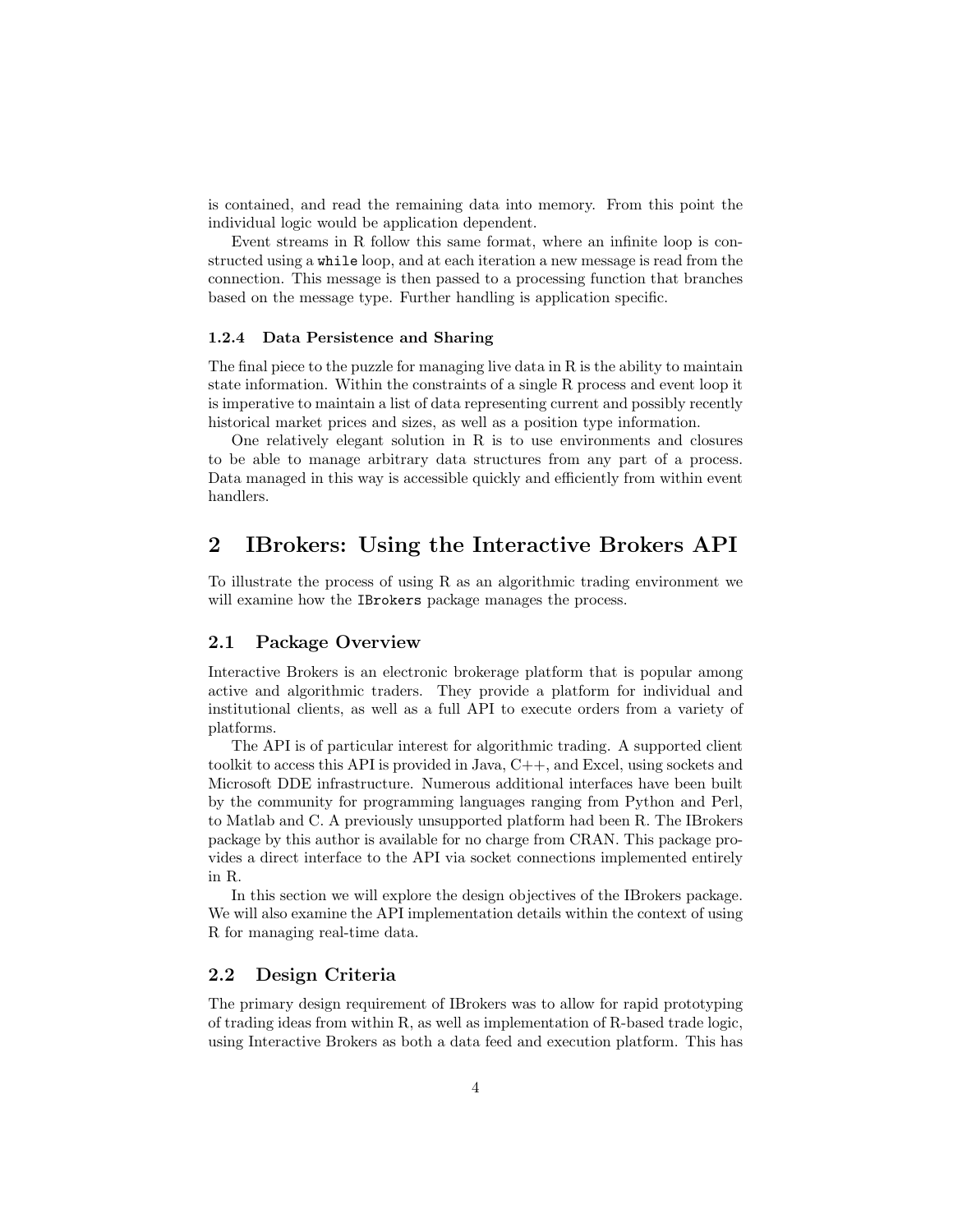subsequently evolved to include the possibility of incorporating a separate data feed external to Interactive Brokers for the purposes of flexibility and robustness. This last point is currently experimental and only supported on non-Windows platforms, where R's underlying readBin function is well behaved.

### <span id="page-4-0"></span>2.3 Message Structure

The basic structure of the formal API allows for asynchronous outgoing and incoming messages. The internal design of incoming messages from the Trader-Workstation (TWS) is nul terminated byte (char) arrays. These are easily managed natively in R by readBin using arguments what=character() or what=raw() to handle the incoming data types. The IBrokers implementation makes use of processing events as 8-bit char arrays as handled by what=character(). which automatically reads to the first nul-byte and assigns to a character vector.

Each incoming message consists of a single two or three byte char array as a header, representing a numeric value in the range of 1 to 50, followed by an ASCII nul-byte The remainder of the message is comprised of a variable number of nul-terminated messages, with the length dependent on the incoming message type. The full set of incoming message types can be seen in the internal IBrokers variable .twsIncomingMSG.

Outgoing messages follow the same general logic, with a header code, followed by the required fields of the request. These codes can be seen in the internal variable .twsOutgoingMSG.

### <span id="page-4-1"></span>2.4 Implementation

The basic logic of the IBrokers implementation is comprised of four main components:

- 1. a request message or messages [e.g. embedded in reqMktData]
- 2. a primary callback function [twsCALLBACK]
- 3. a message/event loop within the callback [processMsg]
- 4. a data/method closure [eWrapper] to process individual messages and facilitate trade logic.

### <span id="page-4-2"></span>2.4.1 Requests

The basic TWS request is for a single return reply or, as is the case for data requests, a subscription that will remain active until an appropriate cancel request is made. Using IBrokers built-in requests, most all subscription requests will be automatically cancelled upon function error or exit. User generated requests that utilize the raw API (bypassing IBrokers wrapper functions) will need to request cancels where appropriate.

The basic request as outlined above consists of a headed code sent as a character array (a length one character vector in R). The precise structure of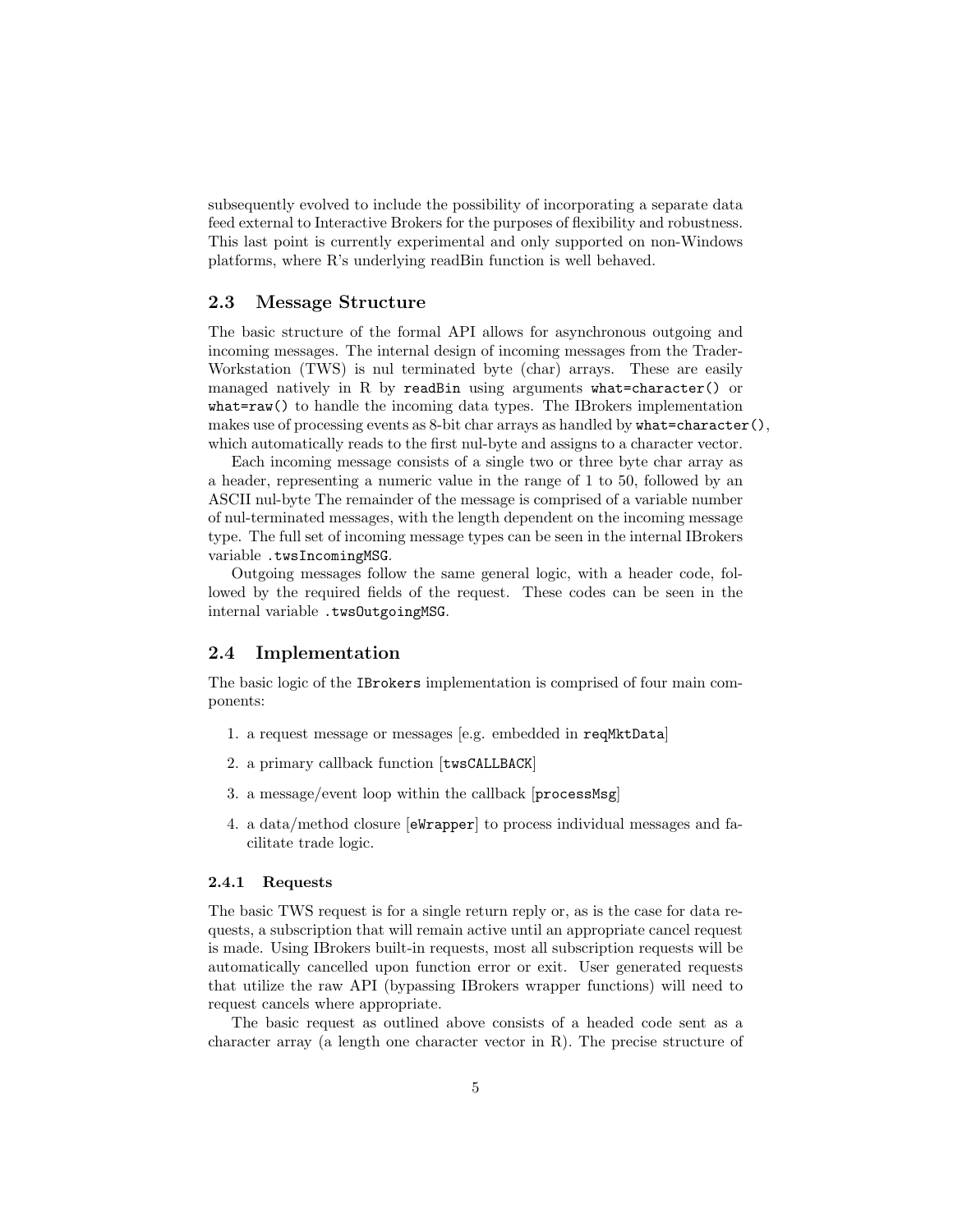the message is defined by the API and any deviation will result in an error at some point in the subsequent process.

For example, to request the current time from the TWS, one needs to send the code for "Current Time" (.twsOutgoingMSG\$REQ CURRENT TIME): "49" and the current version number of the specific request. In the case of current time, the version is simply the character "1".

> writeBin(c("49","1"), con)

#### <span id="page-5-0"></span>2.4.2 Callback

The callback within IBrokers is in fact the first level of callbacks that are used to manage the events sent and returned from the TWS.

After a request has been sent to the TWS, the function passed via the CALL-BACK argument is called. By default this is the main twsCALLBACK wrapper. The basic control structure is that within this callback an event handler object is created, and subsequently passed into an infinite event loop. Within this loop new messages are read and in turn passed into the processMsg function for individual handling. A common object that is used at each level of the process is the event handler. This is where customized data management logic can be added, as well as data stored and read from.

In addition to the event handler being available to user level customization, the main event loop itself (the one calling processMsg on each new message) should contain code that implements the trading logic to be employed in a given strategy or strategies.

Examining the relevant section of twsCALLBACK we can see exactly where this logic can be inserted:

```
> require(IBrokers)
```

```
> deparse(twsCALLBACK)[30:47]
```

```
[1] " }"
[2] " }"<br>[3] " }"
\lceil 3 \rceil "
[4] " else {"
[5] " tryCatch(while (isConnected(twsCon)) {"
[6] " if (!socketSelect(list(con), FALSE, 0.25)) "
[7] " next"
[8] " curMsg <- readBin(con, \"character\", 1L)"
[9] " if (!is.null(timestamp)) {"
[10] " processMsg(curMsg, con, eWrapper, format(Sys.time(), "
[11] " timestamp), file, twsCon, ...)"
[12] " }"
[13] " else {"
[14] " processMsg(curMsg, con, eWrapper, timestamp, "
[15] " file, twsCon, ...)"
[16] " }"
```